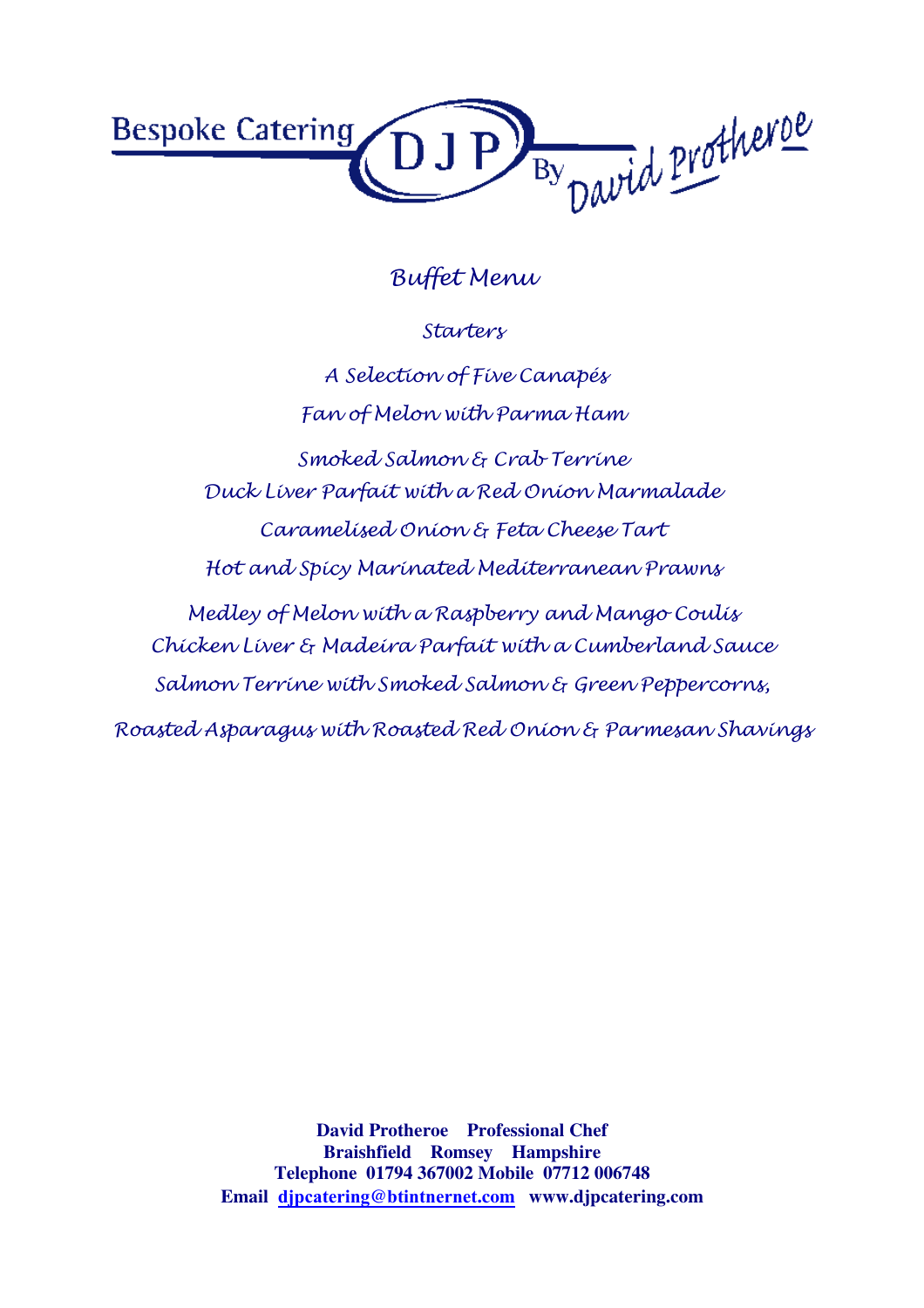

## Salads

Little Gem Lettuce Salad

Mixed Continental Leaf Salad

Tomato Salad with Black Olives & Roasted Peppers

Rice Salad with Roasted Mediterranean Vegetables & Fresh Coriander

Hot Buttered New Potatoes with Chives

Carrot, Poppy Seed & Roasted Almond Salad

Minted Cucumber Salad

Plum Cherry Tomato, Red Onion & Basil Salad Hot Minted New Potatoes

Classic Coleslaw with Sultanas & Poppy Seeds

Cous-Cous with Roasted Mediterranean Vegetables & Fresh Herbs

Tomato, Mozzarella & Basil Salad

Niçoise Salad

Roasted New Potatoes with Red Onion & Rosemary

Classic Waldorf Salad

Fusilli Pasta Salad with Bacon Lardons, Grated Cheese & Crème Fraiche

Chinese Beansprout & Pepper Salad

Basil Pesto Rice Salad with Parmesan Shavings

Potato Salad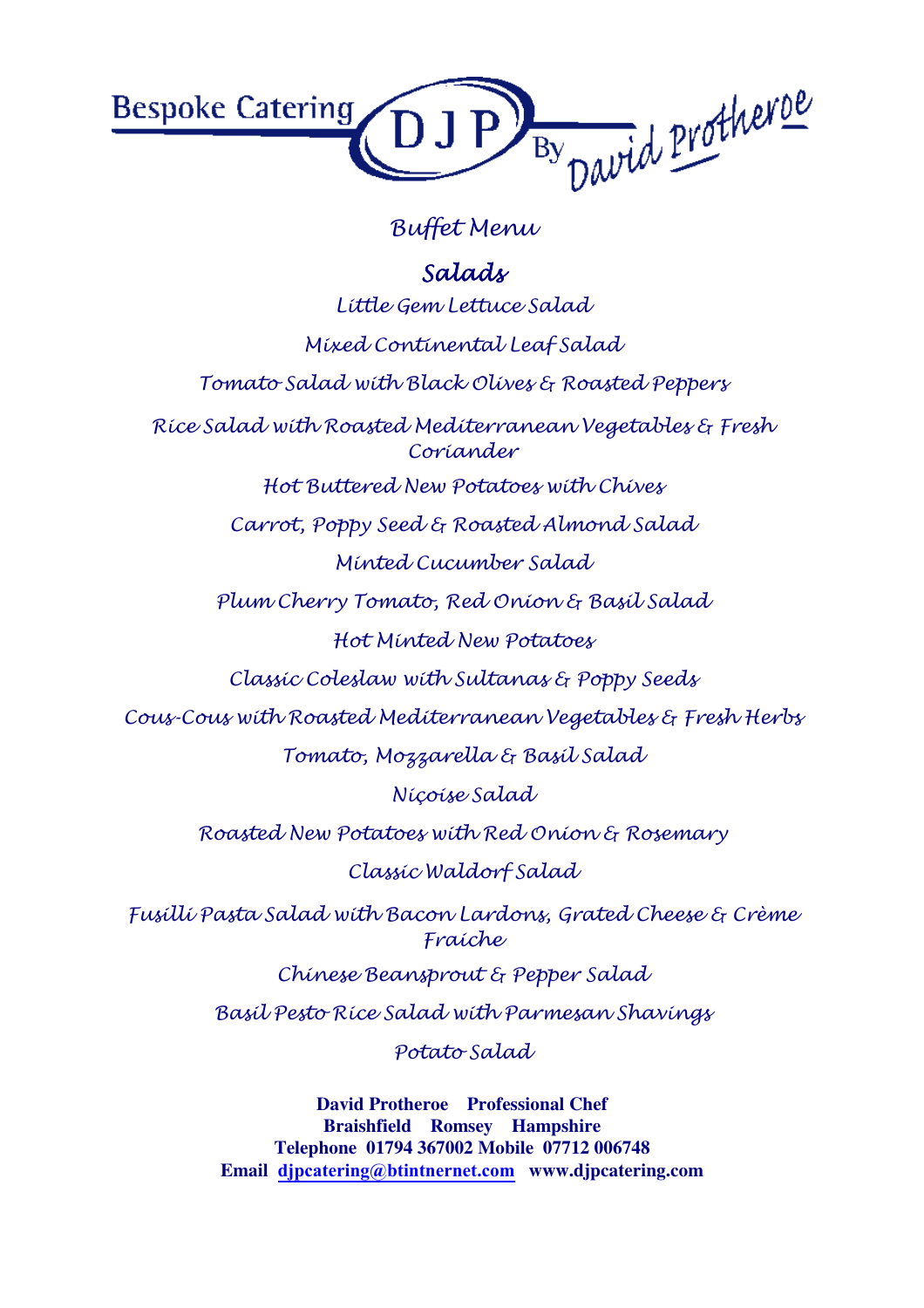

## Cold Main Courses

Chicken Fillets with Tarragon, Grape & Spring Onion Dressing Poached and Decorated Salmon Suprêmes with a Lemon & Dill Dressing

Roasted Peppered Sirloin of Beef with a Creamed Salsa

Platter of Smoked Salmon Rosettes & Prawns with a Spiced Seafood Sauce

Breast of Chicken Marinated in Balsamic Vinegar with Sun Blushed Tomatoes Dressing

Platter of Continental and Smoked Meats with a Red Onion Marmalade

Poached Salmon Suprêmes with a Lime & Coriander Dressing

Chicken Suprêmes in a Light Curried Mayonnaise with Mango & Fresh Coriander

Roasted Mediterranean Vegetable Tart

Roasted Fillet of Beef with a Coarse Grain Mustard & Horseradish Mayonnaise

Salmon & Halibut en Croute, Served with a Crushed Black Pepper, Tomato & Tarragon Dressing

Chicken Fillets Marinated in Garlic & Lime, Served in a Ginger, Lime, Coriander & Crême Fraîche Sauce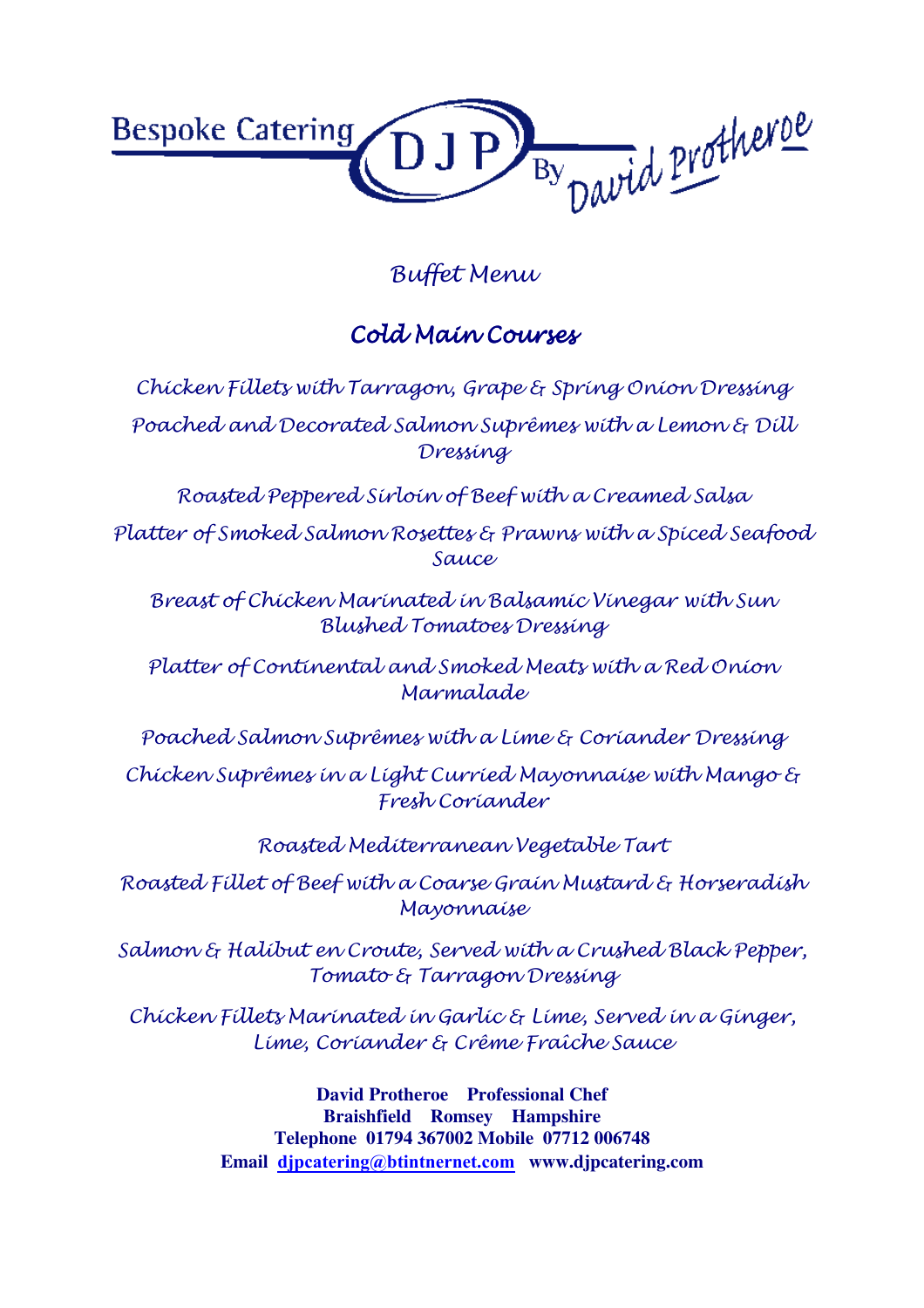

### Hot Main Courses

Gingered Pork Casserole served with an Onion, Almond & Sultana Rice

Beef à la Bourgignonne served with Wild Rice

Navarin of Lamb served with Roasted New Potatoes (Lamb fillet braised in a rosemary sauce with vegetable batons)

Chicken Reisling served with Herb Rice (Chicken Breast sautéed in Reisling Wine with Smoked Bacon, Onions & a Cream Sauce)

Roasted Mediterranean Vegetable Tart served with a Mixed Salad

Thai Red Chicken Curry with Thai Fragrant Rice

Classic Italian Lasagne with a Green Salad

Rendezvous of Fish in a Pernod & Fennel Cream Sauce with New Potatoes or Rice

Chicken & Mushroom Pie served with Roasted New Potatoes